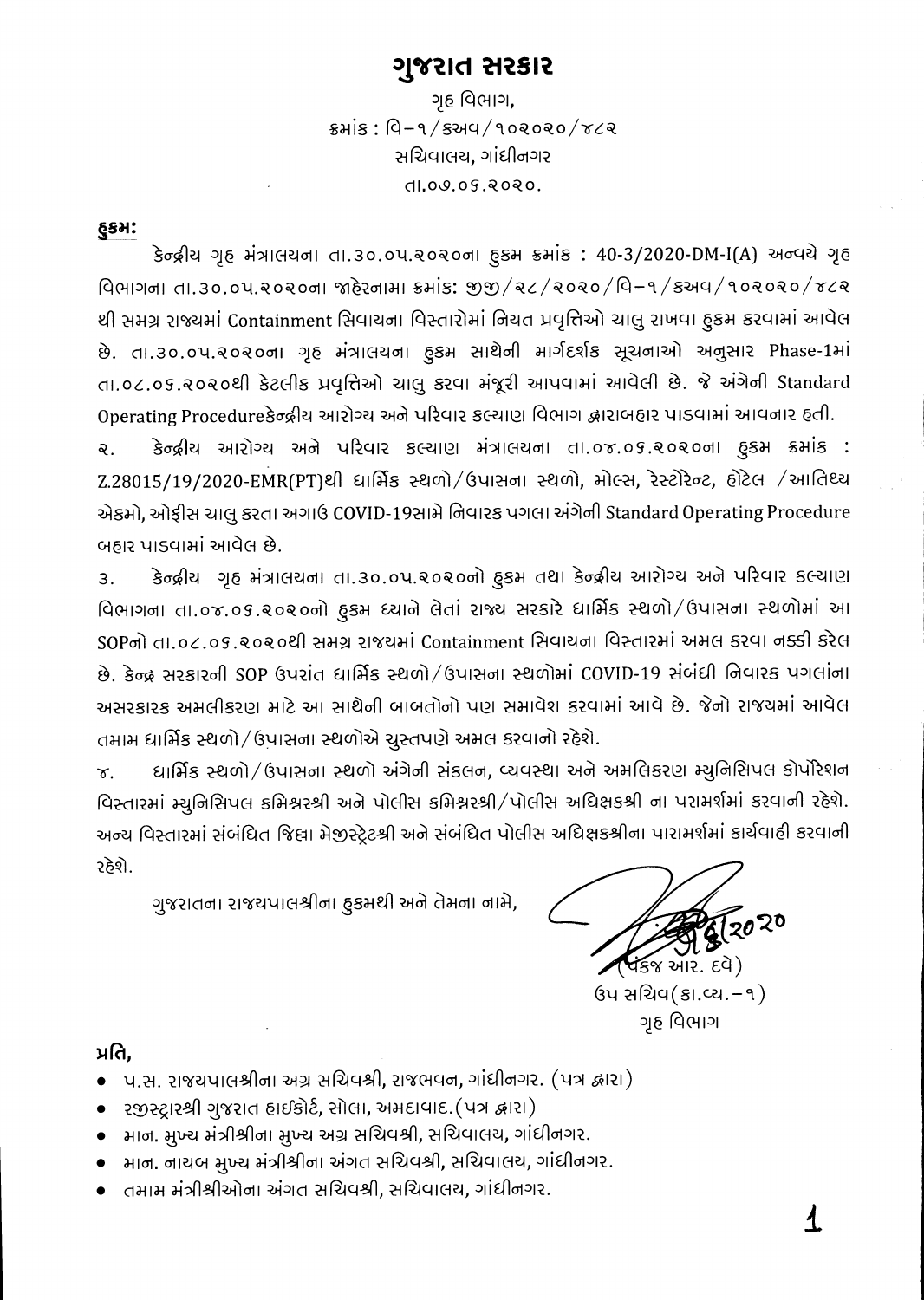- મુખ્ય સચિવશ્રીના અંગત સચિવશ્રી, સચિવાલય, ગાંધીનગર.  $\bullet$
- સચિવાલયના સર્વે વિભાગો.
- પોલીસ મહાનિદેશક અને મુખ્ય પોલીસ અધિકારીશ્રી, ગુજરાત રાજય, પોલીસ ભવન, ગાંધીનગર.
- ગૃહ વિભાગ હેઠળના સર્વે ખાતાના વડાઓ.
- तमाम पोलीस કમિશ્નરશ્રીઓ
- तभाभ रेन्જना पडाश्रीओ
- तमाम જિલ્લા મેજીસ્ટ્રેટશ્રીઓ
- तमाम म्युनिसिपલ કમિશ્નરશ્રીઓ
- तमाम पोलीस अधिक्षङश्रीओ
- માદિતી નિયામકશ્રી ગુજરાત રાજય, બ્લોક નં.૧૯, ડૉ. જીવરાજ મહેતા ભવન, ગાંધીનગર. ર/ – આ બાબતને બહોળી પ્રસિદિધ મળે તે મુજબની જરૂરી કાર્યવાહી કરવાની વિનંતી સહ.

 $\mathbf 2$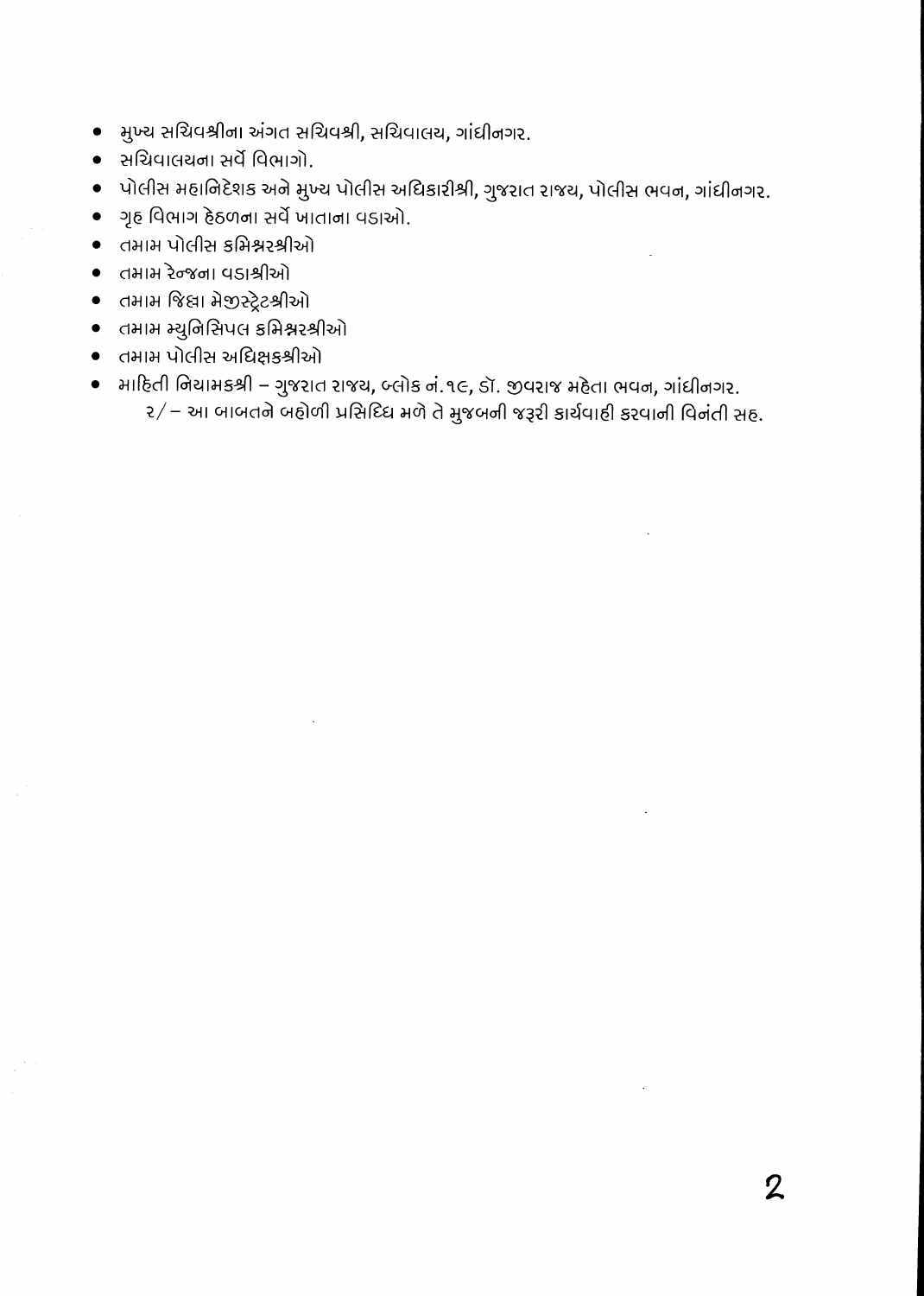#### **F. No Z 2801511,912020-EMR (Pt.) Government of India Ministry of Health & Family Welfare**

**Nirman Bhawan, New Delhi Dated 4th June, 2020** 

#### **OFFICE MEMORANDUM**

**Government of India has been taking various measures towards management of COVID-19. As part of graded response various restrictions were in place for various public activities and guidelines have been issued from lime to time as per the evolving situation.** 

**Ministry of Home Affairs has issued orders under the Disaster Management Act. 2005 dated 30.05.2020 extending the lockdown in Containment Zones up to 30.06.2020 and to reopen certain activities in a phased manner in areas outside the Containment Zones.** 

**The said orders provided that MoHFW will issue SOPs for allowing following activities with effect from 08,06.2020:** 

- **1. Religious places/ places of worship for public.**
- **2. Hotels, restaurants and other hospitality services.**
- **3. Shopping Malls**

**Accordingly, the SOPs as mentioned in annexure have been formulated in consultation with Central Ministries/ Departments concerned and other stakeholders and are hereby issued to be made applicable with effect from 08.06.2020.** 

**StateslUTs are requested to implement the aforesaid SOPs. However, they may develop and implement their own protocol which may be stricter as per their assessment of the situation with a view to effectively contain COVID-19.** 

**This is issued with the approval of Competent Authority.** 

**Encl.** 

- **1. SOP on preventive measures to contain spread of COVID-19 in offices**
- **2. SOP on preventive measures to contain spread of COVID-19 in religious places**
- **3. SOP on preventive measures to contain spread of COVID-19 in hotels and other hospitality services**
- **4. SOP on preventive measures to contain spread of COVID-19 in restaurants**
- **5. SOP on preventive measures to contain spread of COVID-19 in shopping malls**

**#04-4** 

**(Lay Agarwal) Joint Secretary 01123061195** 

**To** 

- **Chief Secretaries of all States and UTs**
- **Secretary (Ministry of Home Affairs, Tourism, Urban Development, Department of Personnel Training, DPIIT)**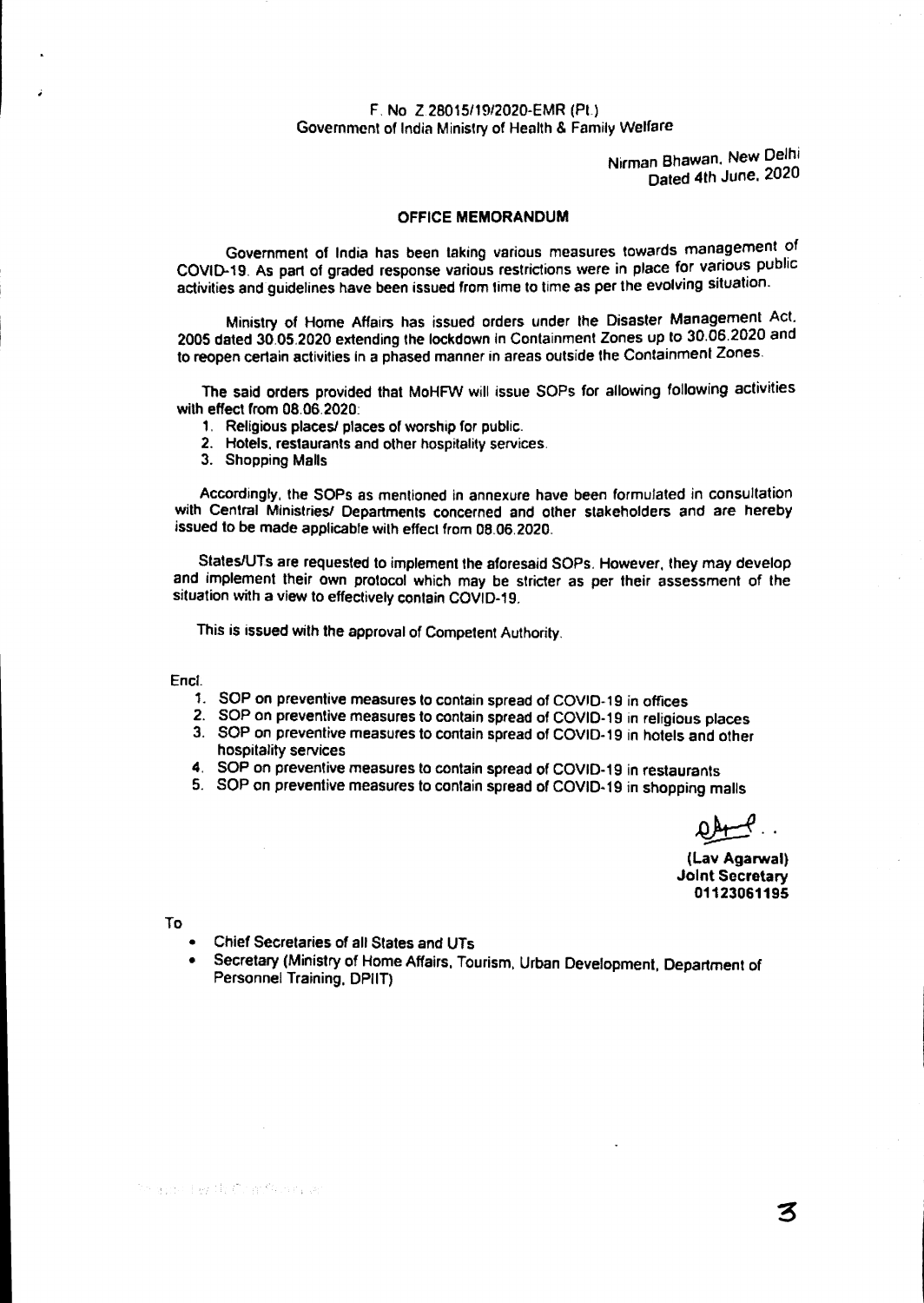4<sup>th</sup> June, 2020

#### **Government of India Ministry of Health and Family Welfare**

#### **SOP on preventive measures to contain spread of COVID-19 in religious places/places of worship**

#### **1. Background**

Religious places / places of worship get frequented by large number of people for spiritual solace. To prevent spread of COVID-19 infection, it is important that required social distancing and other preventive measures are followed in such premises.

#### **2. Scope**

This document outlines various generic precautionary measures to be adopted in addition to specific measures to be taken at particular places to prevent spread of COVID-19. **Religious places/places of worship for public in containment zones shall remain closed. Only those outside containment zones will be allowed to open up.** 

#### **3. Generic preventive measures**

Person above 65 years of age, persons with comorbidities, pregnant woman and children below the age of 10 years are advised to stay at home. Organisations managing the religious institutions to advise accordingly.

The generic preventive measures include simple public health measures that are to be followed to reduce the risk of COVID-19. These measures need to be observed by all (workers and visitors) in these places at all times.

These include:

- i. Individuals must maintain a minimum distance of 6 feet in public places as far as feasible.
- ii. Use of face covers/masks to be mandatory.
- iii. Practice frequent hand washing with soap (for at least 40-60 seconds) even when hands are not visibly dirty. Use of alcohol-based hand sanitizers (for at least 20 seconds) can be made wherever feasible.
- iv. Respiratory etiquettes to be strictly followed. This involves strict practice of covering one's mouth and nose while coughing/sneezing with a tissue/handkerchief/flexed elbow and disposing off used tissues properly.
- v. Self-monitoring of health by all and reporting any illness at the earliest to state and district helpline.
- vi. Spitting should be strictly prohibited.
- vii. Installation & use of Aarogya Setu App shall be advised to all.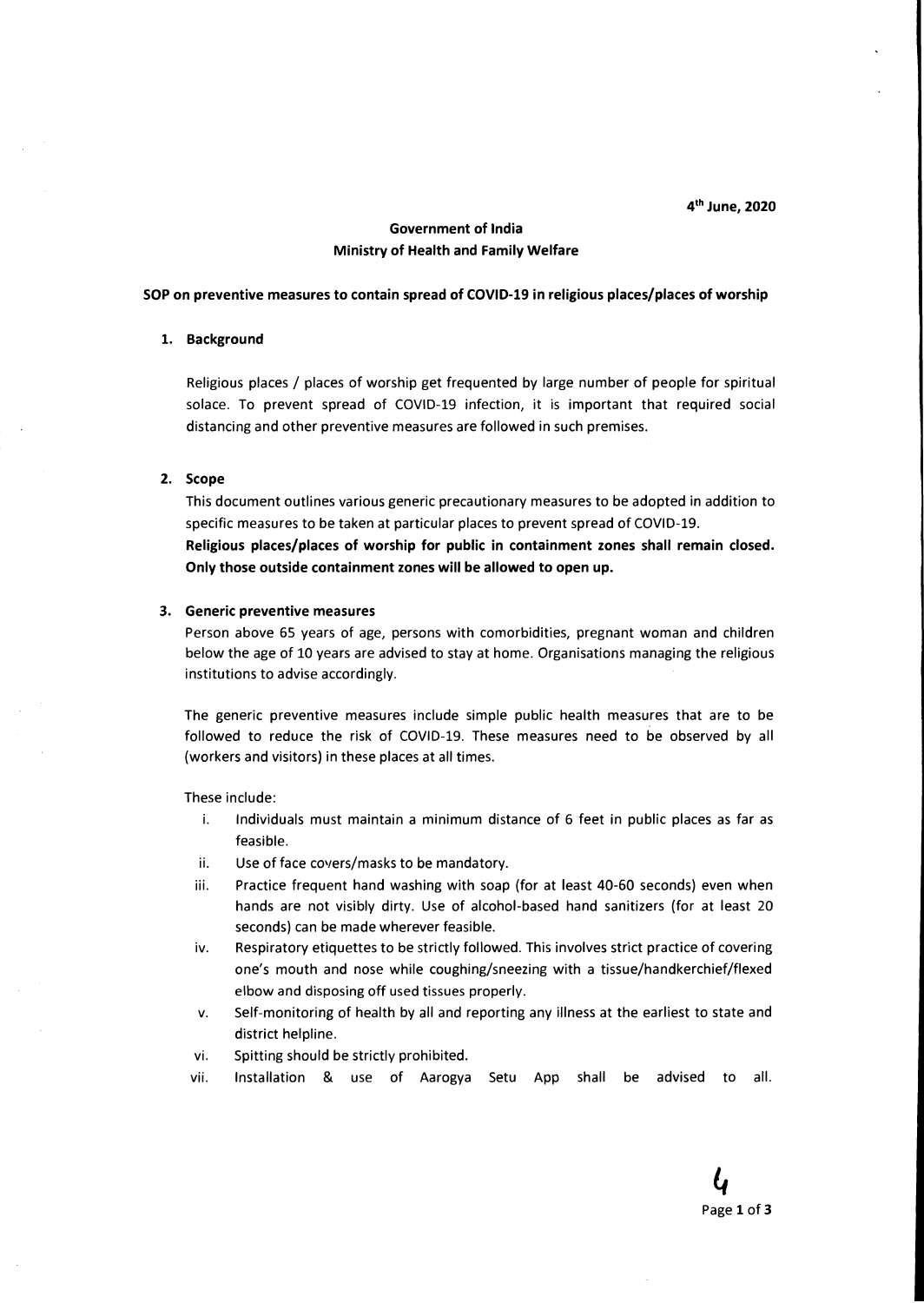#### **4. All religious places shall also ensure:**

- i. Entrance to have mandatory hand hygiene (sanitizer dispenser) and thermal screening provisions.
- ii. Only asymptomatic persons shall be allowed in the premises.
- iii. All persons to be allowed entry only if using face cover/masks.
- iv. Posters/standees on preventive measures about COVID-19 to be displayed prominently. Audio and Video clips to spread awareness on preventive measures for COVID-19 should be regularly played.
- v. Staggering of visitors to be done, if possible.
- vi. Shoes / footwear to be preferably taken off inside own vehicle. If needed they should be kept in separate slots for each individual / family by the persons themselves.
- vii. Proper crowd management in the parking lots and outside the premises duly following social distancing norms shall be organized.
- viii. Any shops, stalls, cafeteria etc., outside and within the premises shall follow social distancing norms at all times
- ix. Specific markings may be made with sufficient distant to manage the queue and ensure social distancing in the premises.
- x. Preferably separate entry and exits for visitors shall be organized
- xi. Maintain physical distancing of a minimum of 6 feet at all times when queuing up for entry.
- xii. People should wash their hand and feet with soap and water before entering the premises.
- xiii. Seating arrangement to be made in such a way that adequate social distancing is maintained.
- xiv. For air-conditioning/ventilation, the guidelines of CPWD shall be followed which inter alia emphasises that the temperature setting of all air conditioning devices should be in the range of 24-30oC, relative humidity should be in the range of 40- 70%, intake of fresh air should be as much as possible and cross ventilation should be adequate.
- xv. Touching of statues/idols / holy books etc. not to be allowed.
- xvi. Large gatherings/congregation continue to remain prohibited.
- xvii. In view of potential threat of spread of infection, as far as feasible recorded devotional music/songs may be played and choir or singing groups should not be allowed.
- xviii. Avoid physical contact while greeting each other.
- xix. Common prayer mats should be avoided and devotees should bring their own prayer mat or piece of cloth which they may take back with them.
- xx. No physical offerings like Prasad/distribution or sprinkling of holy water, etc.to be allowed inside the religious place.
- xxi. Community kitchens/langars / "Ann-daan", etc. at religious placesshould follow physical distancing norms while preparing and distributing food.
- xxii. Effective sanitation within the premises shall be maintained with particular focus on lavatories, hand and foot-washing stations/areas.

Page **2** of **3** 

5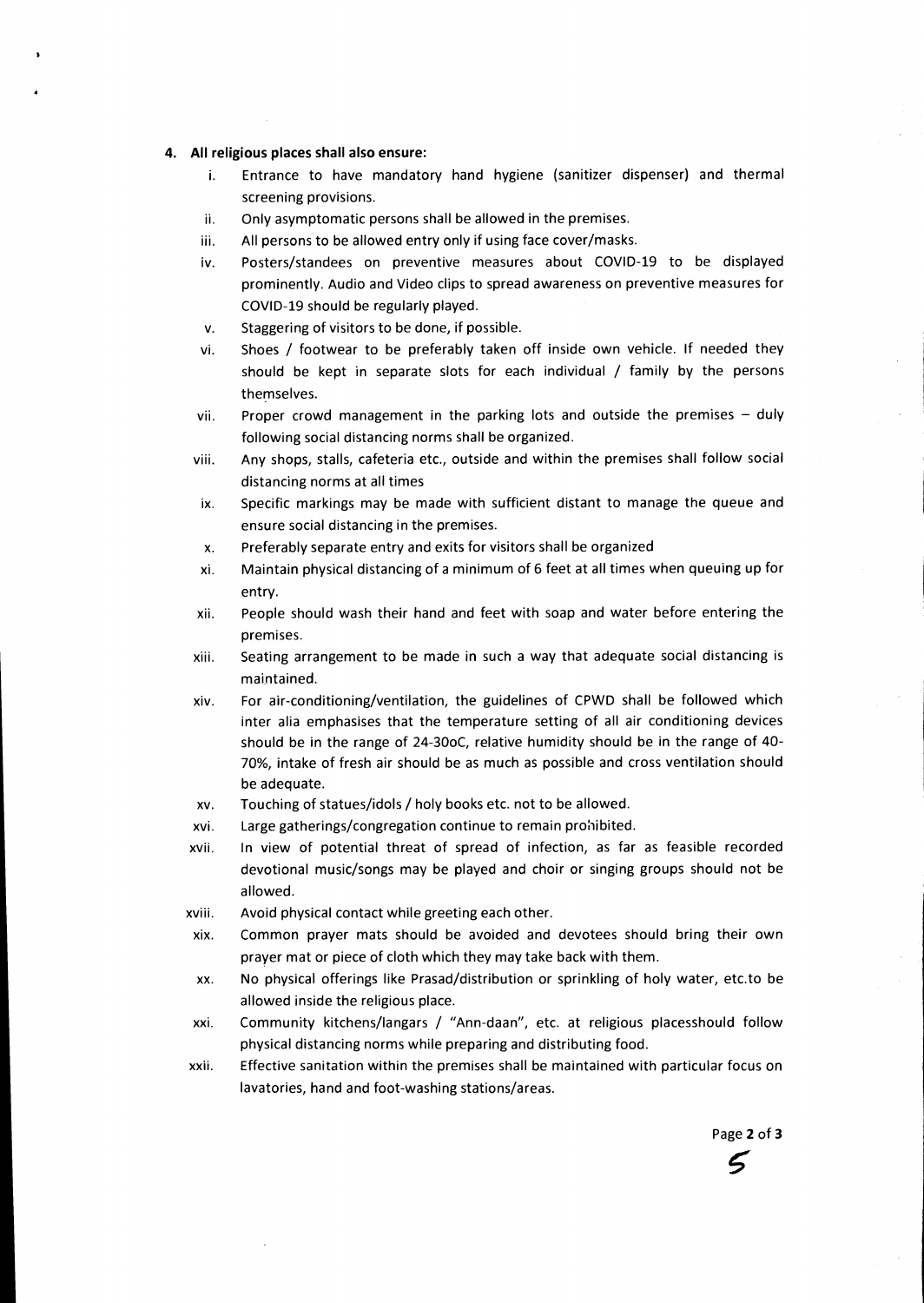- **xxiii. Frequent cleaning and disinfection to be maintained by the management of the religious place.**
- **xxiv. The floors should particularly be cleaned multiple times in the premises.**
- **xxv. Proper disposal of face covers / masks / gloves left over by visitors and/or employees should be ensured.**
- **xxvi. In case of a suspect or confirmed case in the premises:** 
	- **a. Place the ill person in a room or area where they are isolated from others.**
	- **b. Provide a mask/face cover till such time he/she is examined by a doctor.**
	- **c. Immediately inform the nearest medical facility (hospital/clinic) or call the state or district helpline.**
	- **d. A risk assessment will be undertaken by the designated public health authority (district RRT/treating physician) and accordingly further action be initiated regarding management of case, his/her contacts and need for disinfection.**
	- **e. Disinfection of the premises to be taken up if the person is found positive.**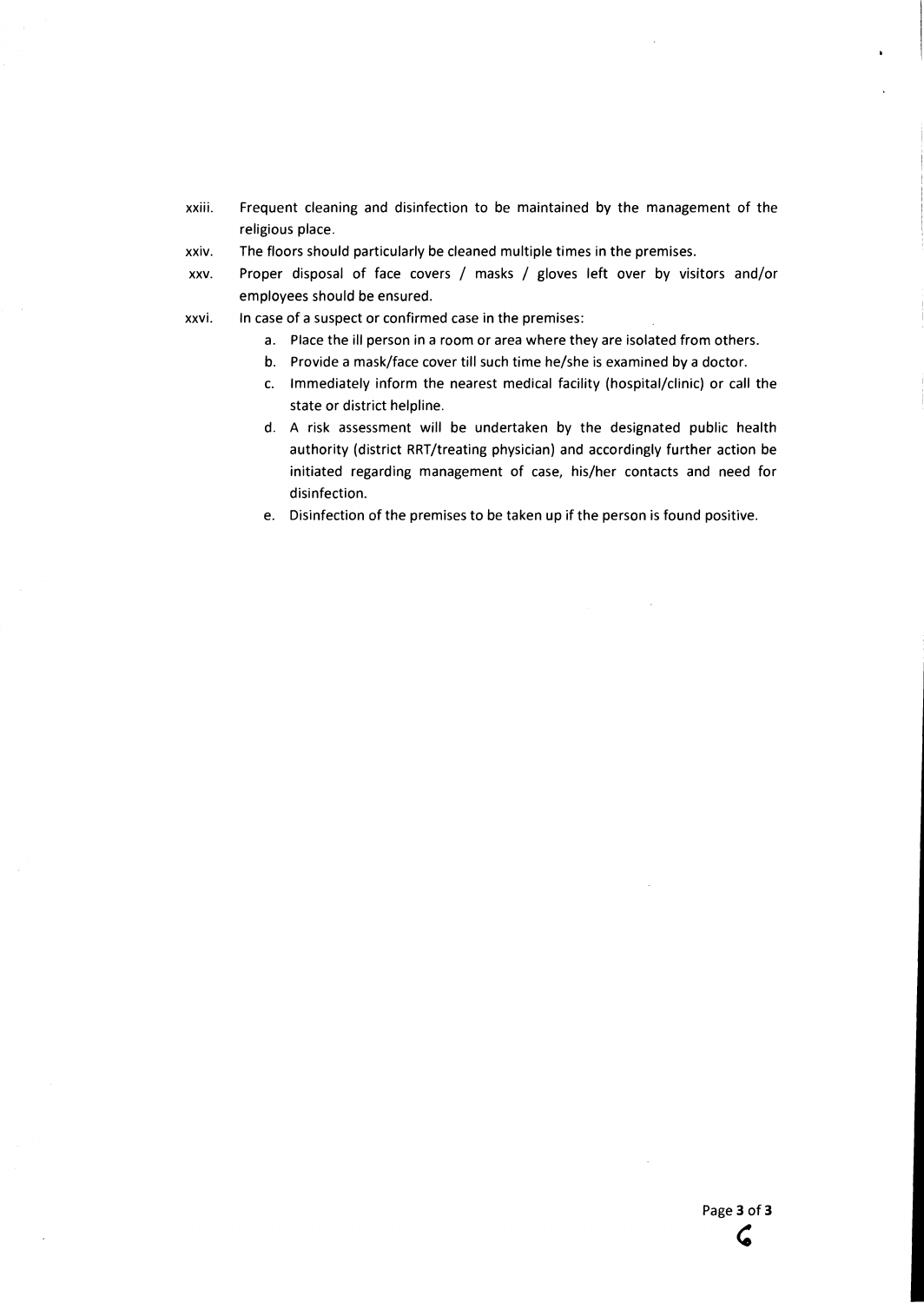# <u>ગૃહ વિભાગના તા. 09.05.૨0૨0ના ફકમ ક્રમાંક : વિ૧-કઅવ-૧૦૨૦૨૦-૪૮૨નું બિડાણ</u>

# <u>ધાર્મિક સ્થળો / ઉપાસના સ્થળોએ COVID-19 ના ફેલાવા માટેના નિવારક પગલા સંબંધમાં SOP</u>

## ૧. પૃષ્ઠભૂમિ

ધાર્મિક સ્થાનો / ઉપાસના સ્થળો જેવા કે મંદિર, મસ્જીદ, યર્ચ, દરગાહ, દેરાસર, ઉપાશ્રય પર ધાર્મિક આસ્થાથી પ્રેરાઇ મોટી સંખ્યામાં લોકો આવે છે. આથી covip-19 ચેપના ફેલાવાને રોકવા માટે<del>,</del> આવા પરિસરમાં જરૂરી સામાજિક અંતર અને અન્ય નિવારક પગલાં લેવામાં આવે તે મહ્ત્વનું છે.

## ર.અવકાશ

આ દસ્તાવેજમાં COVID-19 ના ફેલાવાને રોકવા માટે ચોક્કસ સ્થળોએ લેવામાં આવતા ચોક્કસ પગલા ઉપરાંત અપનાવાતા વિવિધ સામાન્ય સાવચેતી પગલાઓની રૂપરેખા આપવામાં આવી છે.

કન્ટેન્ટમેન્ટ ઝોનમાં જાહેર ધાર્મિક સ્થાનો / ઉપાસના સ્થળો બંધ રહેશે. ફક્ત કન્ટેન્ટમેન્ટ ઝોન બહારના ધાર્મિક સ્થાનો / ઉપાસના સ્થળોને જ ખોલવાની મંજૂરી આપવામાં આવશે.

હાલ પુરતી માત્ર વ્યક્તિગત રૂપે માત્ર દર્શનની મંજૂરી અપાશે. એટલે કે અન્ય ધાર્મિક વિધિ (આરતી, સામૂઠિક પ્રાર્થના, સામુઠિક પઠન) ની છુટ નથી.

## 3. સામાન્ય નિવારક પગલાં

ધાર્મિક સ્થાનોનું સંચાલન કરતી સંસ્થાઓએ પાસંઠ (૬૫) વર્ષથી ઉપરની વ્યક્તિ, કોમર્બિડિટીઝવાળા વ્યક્તિઓ, સગર્ભા સ્ત્રી અને દસ (૧૦) વર્ષથી ઓછી ઉંમરના બાળકોને ધરે રહેવાની સલાહ આપવાની રહેશે. શારીરિક રીતે સ્વસ્થ ન હોય તેવી વ્યક્તિઓ સમજીને ધાર્મિક સ્થાનો પર ન આવે તે ઇચ્છનીય છે.

સામાન્ય નિવારક પગલાઓમાં COVID-19 ના જોખમને ધટાડવા માટે સરળ જાહેર આરોગ્યનાં પગલાં સામેલ છે. આ પગલાંઓનો બધા સ્થળોએ તમામે (કામદારો અને મુલાકાતીઓ) અમલ કરવાનો રહેશે.

જેમાં નીચે દર્શાવેલ બાબતો સામેલ છે:

- 1. તમામ વ્યક્તિઓએ જાહેર સ્થળોએ ઓછામાં ઓછું છ (૬) કૂટનું અંતર જાળવવું આવશ્યક છે.
- 2. યહેરાને ઢાંકવો / માસ્કનો ઉપયોગ કરવો કરજિયાત છે.
- 3. વારંવાર સાબુથી હાથ ધોવા (ઓછામાં ઓછા 40-60 સેકંડ માટે) / હેન્ડ સેનેટાઇઝર્સ (ઓછામાં ઓછા 20 સેકંડ માટે) નો ઉપયોગ કરવાની આદત રાખવી.
- 4. શ્વસોચ્છવાસના શિષ્ટાચારનું યુસ્તપણે પાલન કરવું. એટલે કે છીંક આવે ત્યારે નાકને ઢાંકવા અંગે યુસ્ત પાલન કરવું જેમાં દુપટ્ટી/ગમછો/ખેસ/રૂમાલ કે હ્રાથનો ઉપયોગ કરવો. વપરાયેલ વસ્તુઓનો યોગ્ય રીતે નિકાલ કરવાનો રહેશે તેમજ હાથને તરત સેનેટાઇઝ કરવા જોઇશે.
- 5. દરેક વ્યક્તિઓએ આરોગ્યનું સ્વ-નિરીક્ષણ કરવું અને કોઈ બીમારી હોય તેની રાજ્ય અને જિલ્લા ફેલ્પલાઈનને વહેલી તકે જાણ કરવી.
- 6. થૂંકવા પર સખ્ત પ્રતિબંધ છે. ભંગ બદલ દંડનીય જોગવાઇ છે.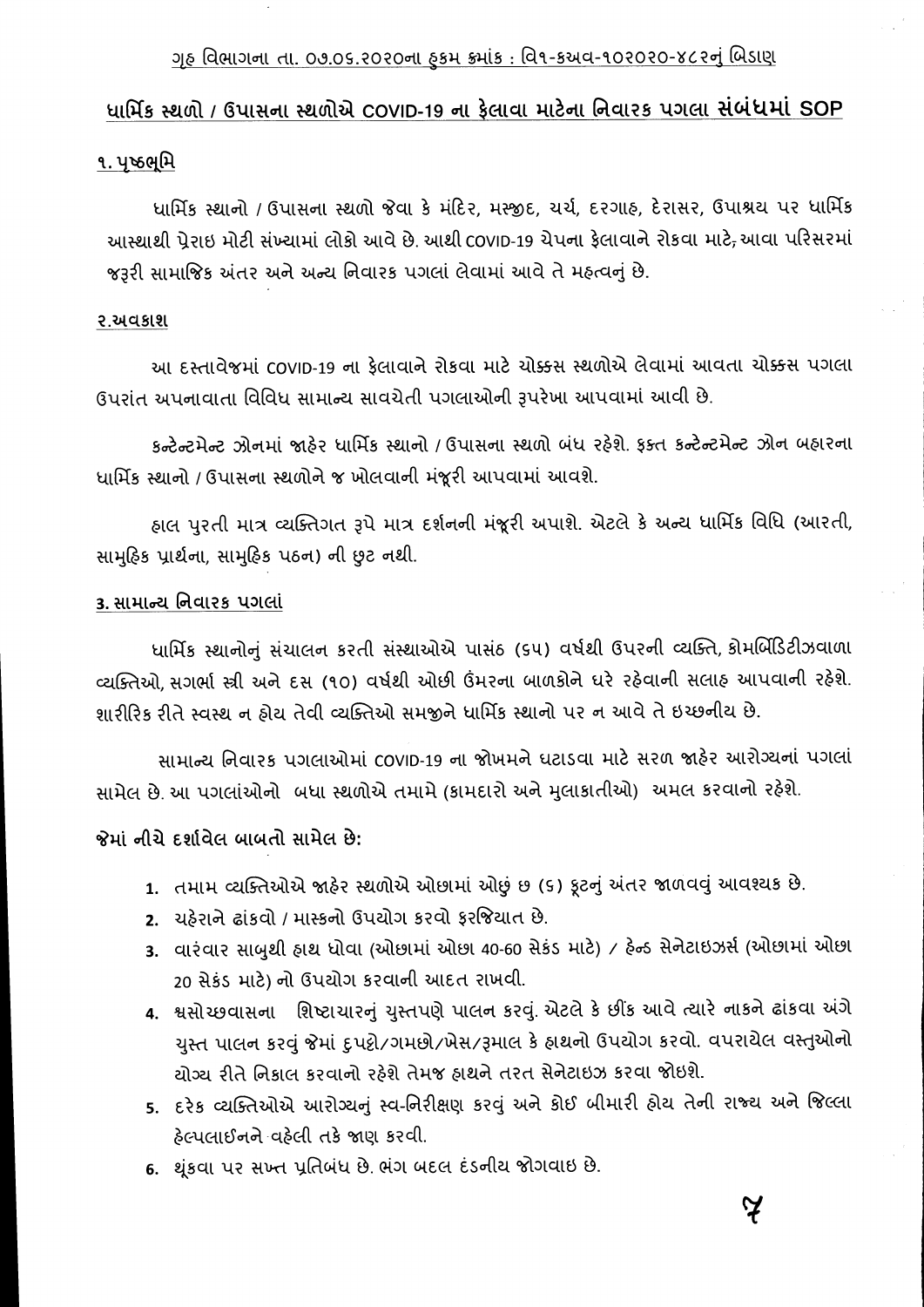7. પ્રત્યેક વ્યક્તિએ આરોગ્ય સેતુ એપ્લિકેશન મોબાઇલમાં ડાઉનલોડ કરી અને ઉપયોગની સલાહ આપવી.

## ૪. બધા ધાર્મિક સ્થાનો / ઉપાસના સ્થળો નીચે દર્શાવેલ બાબતોની ખાતરી કરશે:

- 1. પ્રવેશ દ્વાર પર ફરજિયાત હ્રાથની સ્વચ્છતા માટે સાબુ-પાણી અથવા સેનેટાઇઝર અને થર્મલ સ્ક્રીનીંગની વ્યવસ્થા ઠોવી જોઇએ.
- 2. ફક્ત કોવિડ-૧૯ના લક્ષણો ન ધરાવતી વ્યક્તિઓને (asymptomatic) જ પરિસરમાં-મંજૂરી આપવામાં આવશે.
- 3. યહેરાને ઢાંકીને / માસ્કનો ઉપયોગ કરેલ હશે તેજ લોકોને પ્રવેશની મંજૂરી આપવામાં આવશે.
- 4. ધાર્મિક સ્થાનો / ઉપાસના સ્થળોએ covip-19 વિશે નિવારક પગલાં દર્શાવતા પોસ્ટરો/લખાણો યોગ્ય જગ્યાએ સ્પષ્ટપણે પ્રદર્શિત કરવાના રહેશે તેમજ coviD-19 માટે નિવારક પગલાં અંગે જાગૃતિ ફેલાવવા માટેની ઓડીઓ અને વિડિઓ ક્લિપ્સ નિયમિતપણે યલાવવાની રહેશે.
- 5. દર્શનાર્થીઓ/યાત્રાળુઓને પ્રવેશ સમયાંતરે તબક્કાવાર આપવાનો રહેશે તેમજ આ અંગે જરૂરી લાગે તો એડવાન્સ રજીસ્ટ્રેશન/ટાઇમ સ્લોટની વ્યવસ્થા કરવાની રહેશે.
- 6. દર્શનાર્થીઓ/યાત્રાળુઓએ શુઝ / પગરખાં પોતાના વાહનની અંદર રાખવાના રહેશે. ધાર્મિક સ્થાનો / ઉપાસના સ્થળ પર સામુઠિક પગરખા મુકવાની વ્યવસ્થા યાલુ રાખવા પર પ્રતિબંધ હોઇ તે અંગેની અગ્રીમ જાણ સંસ્થાએ સંબધિતોને કરવી જોઇશે.
- 7. પાર્કિંગના સ્થળોએ અથવા પરીસરની બહાર યોગ્ય રીતે સામાજિક અંતરના ધોરણોનું પાલન થાય તે અંગે યોગ્ય આયોજન અગાઉથી કરવાનું રહેશે.
- 8. ધાર્મિક સ્થાન/ઉપાસના સ્થળ પરિસરની અંદર તથા બહાર કોઈપણ દકાન,સ્ટોલ,કાકેટેરિયામાં દરેક સમયે સામાજિક અંતરનાં ધોરણોનું પાલન થાય તેનું ધ્યાન રાખવાનું રહેશે.
- 9. કતારને મેનેજ કરવા અને પરિસરમાં સામાજિક અંતર સુનિશ્ચિત કરવા માટે થોડા થોડા અંતરે ચોક્કસ નિશાનો અગાઉથી બનાવવાના રહેશે અને તેની નિભાવણી કરવાની રહેશે.
- 10. મુલાકાતીઓ માટે અલગ પ્રવેશ અને બહાર નીકળવાનું આયોજન કરવાનું રહેશે.
- 11. પ્રવેશ માટે કતારમાં હોય ત્યારે દરેક સમયે ઓછામાં ઓછા 6 ફીટનું શારીરિક અંતર જાળવવું.
- 12. પરિસરમાં પ્રવેશતા પહેલા લોકો માટે સાબુ અને પાણીથી હાથ-પગ ધોવાની વ્યવસ્થા કરવાની રહેશે. પરિસરમાં બેઠકની વ્યવસ્થા એવી રીતે કરવામાં આવે કે જેથી પૂરતુ સામાજિક અંતર જળવાઈ રહે.
- 13. વધુમાં જ્યા બેંચ પર બેસીને પ્રાર્થના કરવાની પરંપરા ઠોય ત્યાં જે તે ધર્મસ્થળના ક્ષેત્રકળને ધ્યાનમાં રાખી લોકોને પ્રવેશ અપાય તેમજ સામાજિક અંતર જળવાય તેનું ખાસ ધ્યાન રાખવાનું રહેશે.
- 14. એર કન્ડીશનીંગ / વેન્ટિલેશન માટે, સી.પી.ડબ્લ્યુ.ડી.ની માર્ગદર્શિકાનું પાલન કરવાનું રહેશે. જેમાં તમામ એર કંડિશનિંગ ડિવાઇસીસનું તાપમાન સેટિંગ ૨૪-૩૦ સે. ની રેન્જમાં હોવું જોઈએ, સંબંધિત ભેજ ૪૦-૭૦% ની રેન્જમાં હોવો જોઈએ આમ તાજી હવાનું સેવન શક્ય તેટલું વધારે હોવું જોઈએ અને ક્રોસ વેન્ટિલેશન પર્યાપ્ત હોવું જોઈએ.
- 15. મૂર્તિઓ / પવિત્ર પુસ્તકો વગેરેને સ્પર્શવાની મંજૂરી નથી.

 $\boldsymbol{Q}$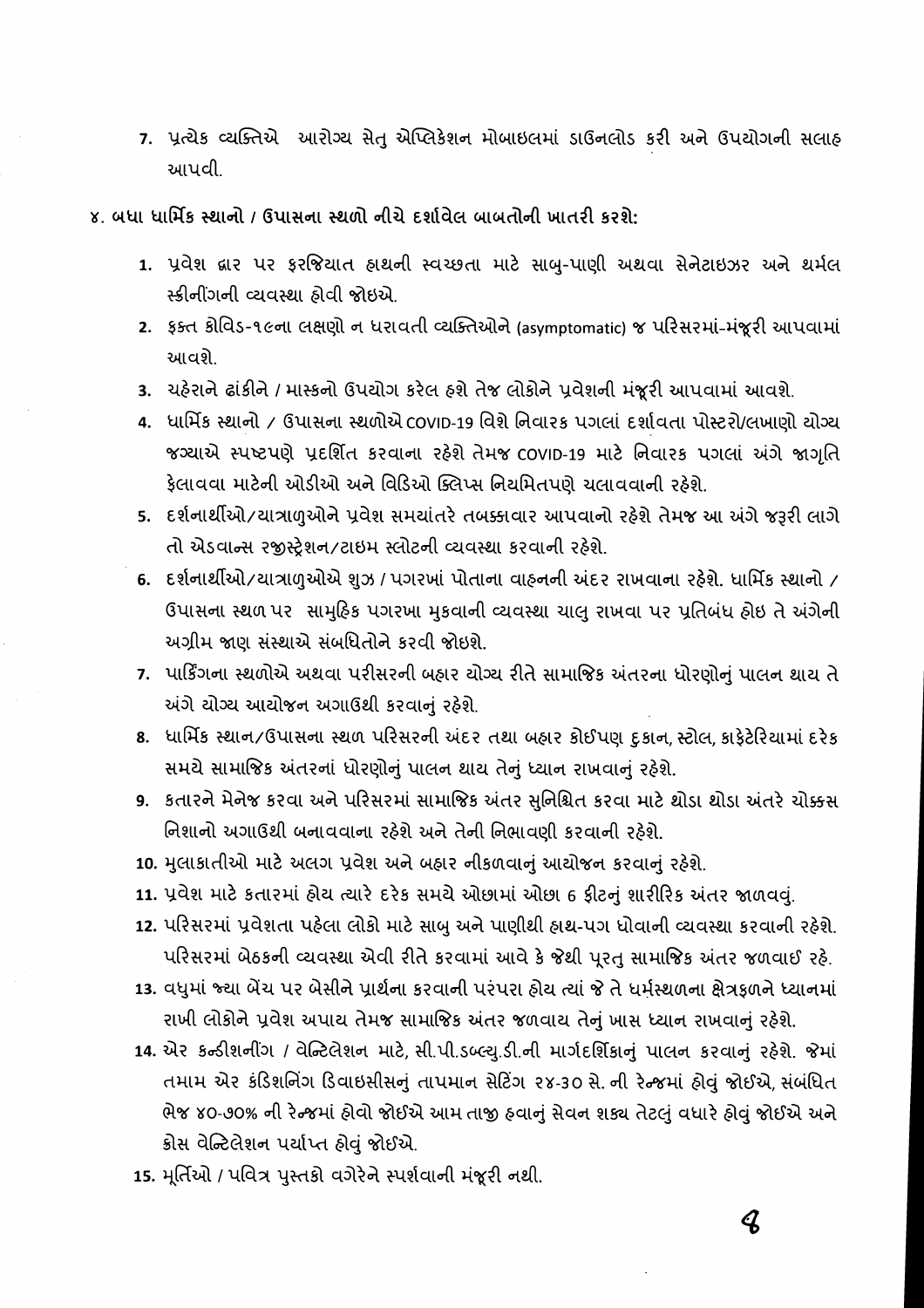- 16. તેજ રીતે દર્શનાર્થીઓ/યાત્રાળુઓના જ્યાં જ્યાં સ્પર્શ થવાને કારણે સંક્રમણ થવાની શક્યતા હોય તેવી તમામ જગ્યાઓની ઓળખ કરી સ્પર્શથી સંક્રમણ ન થાય તેવી વ્યવસ્થા કરવાની રહેશે જેવી
	- $\mathbf{\hat{S}}$ 
		- a) શક્ય હોય તો રેલીંગને દુર કરવાની વ્યવસ્થા કરવા અથવા રેલીંગનો ઉપયોગ ટાળવા અથવા તેમ શક્ય ન ઠોય તો રેલીંગને વખતો વખત સેનેટાઇઝ કરવાની રહેશે.
		- b) ધંટનો ઉપયોગ ન થઇ શકે તે પ્રકારની વ્યવસ્થા કરવાની રહેશે.
		- c) દાન પેટીને વખતો વખત સેનેટાઇઝ કરવાની રહેશે.
- 17. લોકોના મોટા પ્રમાણમાં/સમુહમાં એકત્ર થવા પર પ્રતિબંધ રહેશે.
- 18. મોટા મેળાવડા / ધાર્મિક સભા / સત્સંગ / ભજન કિર્તન જેવા સામુહિક કાર્યક્રમો પર પ્રતિબંધ રહેશે.
- 19. ચેપ ફેલાવાના સંભવિત જોખમને ધ્યાનમાં રાખીને, જ્યાં સુધી શક્ય હોય ત્યા રેકોર્ડ કરેલા ભક્તિ સંગીત / ગીતો વગાડવામાં આવે તે જરૂરી છે. ગાયક અથવા ગાયક જૂથોને મંજૂરી ન આપવી જોઈએ કારણ કે અવાજની સાથે વિષાણું નિકળવાને કારણે સંક્રમણની શક્યતા વધે છે.
- 20. એકબીજાને અભિવાદન કરતી વખતે શારીરિક સંપર્ક ટાળવાનો રહેશે.
- 21. સામૂઠિક પ્રાર્થના સાદડીઓ/ચદ્રાઈઓ ઉપયોગ કરવો નહીં. દર્શનાર્થી/યાત્રાળુઓએ તેમની પોતાની પ્રાર્થનાસાદડી અથવા કાપડનો ટુકડો સાથે લાવવો, જે તેઓ તેમની સાથે પાછા લઈ જઇ શકે. વળી ધાર્મિક સ્થળો પર સ્વચ્છ થવા માટે સંગ્રહ કરવામાં આવેલ પાણીથી હાથ-પગ સ્વચ્છ કરવાની પ્રક્રિયાને કારણે સંક્રમણ થવાની શક્યતાને ધ્યાને લેતા ધરેથી જ હ્રાથ-પગ ધોઇને સ્વચ્છ થઇને ધાર્મિક સ્થળે આવવાનું રહેશે.
- 22. ધાર્મિક સ્થાનની અંદર પ્રસાદ / પવિત્ર પાણીનું વિતરણ અથવા પવિત્ર જળ છંટકાવ વગેરેને મંજૂરી નથી.
- 23. ધાર્મિક સ્થળો પર સમુદાયના રસોડાઓ / લંગર / અન્ન-દાન વગેરેમાં ખાદ્ય પદાર્થોની તૈયારી અને વિતરણ કરતી વખતે શારીરિક અંતરના ધોરણોનું પાલન કરવાનું રહેશે અને તેની સ્વચ્છતા જાળવવા સમયાંતરે સેનેટાઇઝ કરવાનું રહેશે.
- 24. પરિસરની અંદર અસરકારક સ્વચ્છતા જળવાવવી જોઇએ જેમા ખાસ કરીને શૌચાલય, હ્રાથ-પગ ધોવાનાં સ્થળો પર ધ્યાન કેન્નિત કરીને સ્વચ્છતા જાળવવી.
- 25. જે તે સંસ્થા દ્વારા ધાર્મિક સ્થળો ખાતે અવારનવાર સફાઇ અને જીવાણુ નાશક પ્રક્રિયા કરવાની રહેશે.
- 26. ખાસ કરીને પરિસર (ફ્લોર)ને વારંવાર સાફ કરવા જોઇશે.
- 27. મુલાકાતીઓ / કર્મચારીઓ દ્વારા ઉપયોગમાં લેવામાં આવેલ ચહેરાના કવર/માસ્ક/ગ્લોવ્સની યોગ્ય નિકાલની ખાતરી સુનિશ્ચિત કરવાની રહેશે.
- 28. પરિસરમાં COVID-19 ના શંકાસ્પદ અથવા પુષ્ટિ થયેલ કેસના કિસ્સામાં:
	- a) બીમાર વ્યક્તિને એવા રૂમમાં કે વિસ્તારમાં રાખવાના રહેશે જ્યાં તેઓ અન્યથી અલગ હોય એટલે કે આઇશોલેશન માટેની અલગ વ્યવસ્થાનું તેમજ તેને સંલઝ્ન કાર્યવાઠીનું આયોજન કરવાન રહેશે.
	- b) ડોકટર લ્રારા તેની તપાસ કરવામાં આવે ત્યાં સુધી ચહેરા માટે માસ્ક પુરા પાડવા.
	- ເ) તાત્કાલિક નજીકની તબીબી સુવિધા (ફોસ્પિટલ /ક્લિનિક) ને જાણ કરો અથવા રાજ્ય અથવા જિલ્લા ઠેલ્પલાઈન પર સંપર્ક કરો.